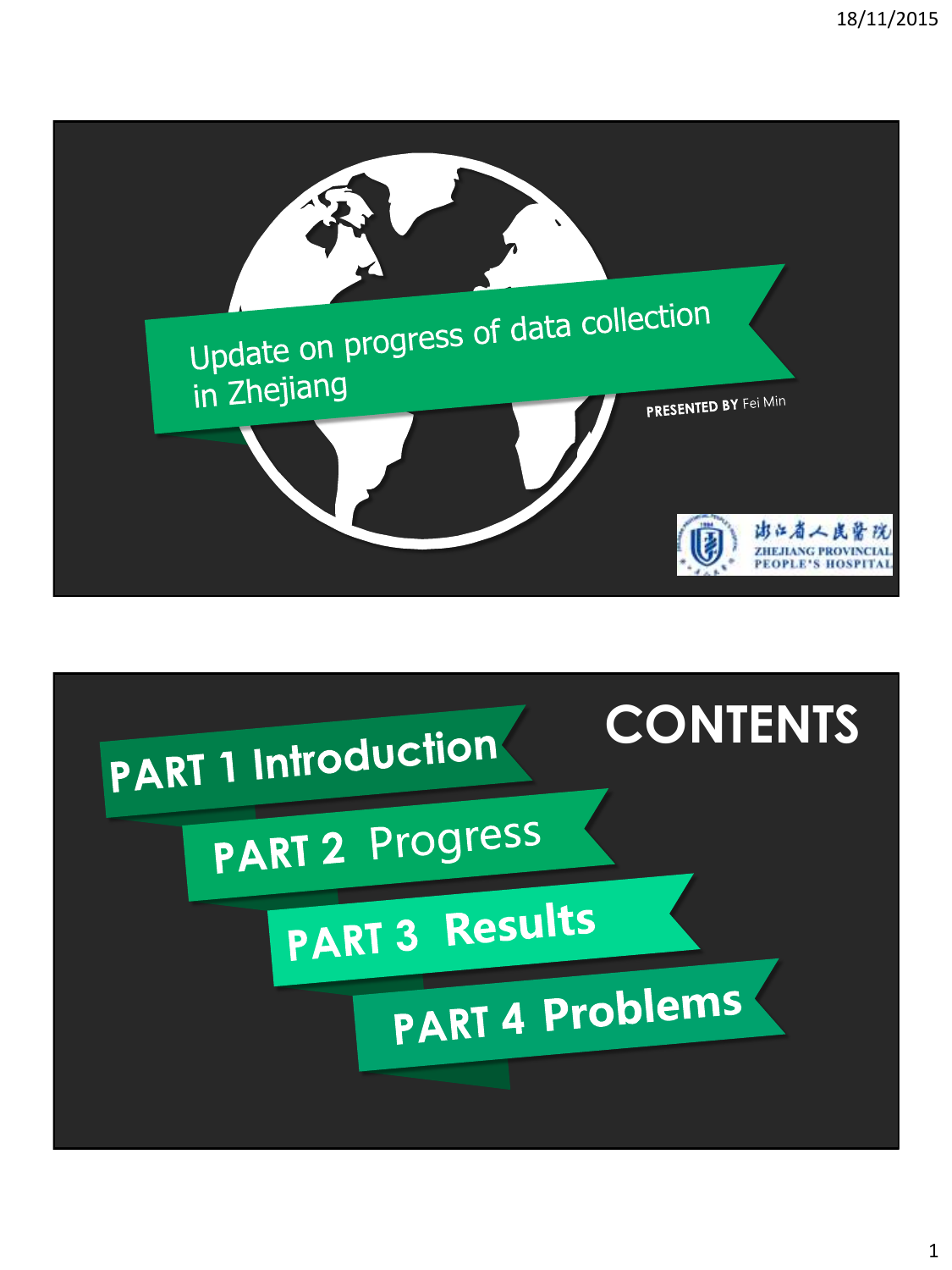

# Introduction

# Progress



# Problems



## **CHINA**

**Zhejiang Province is situated on China's southeastern coast, whose neighbor on northeast is Shanghai.** 

**Total land area : 101,800 sq.km. Resident population : 54 million.**



## **ZHEJIANG PROVINCE**

**consists of 11 cities and Hangzhou is the provincial capital city**



### **OUR HOSPITAL ZPPH**

**Zhejiang EMS center set home to our hospital.**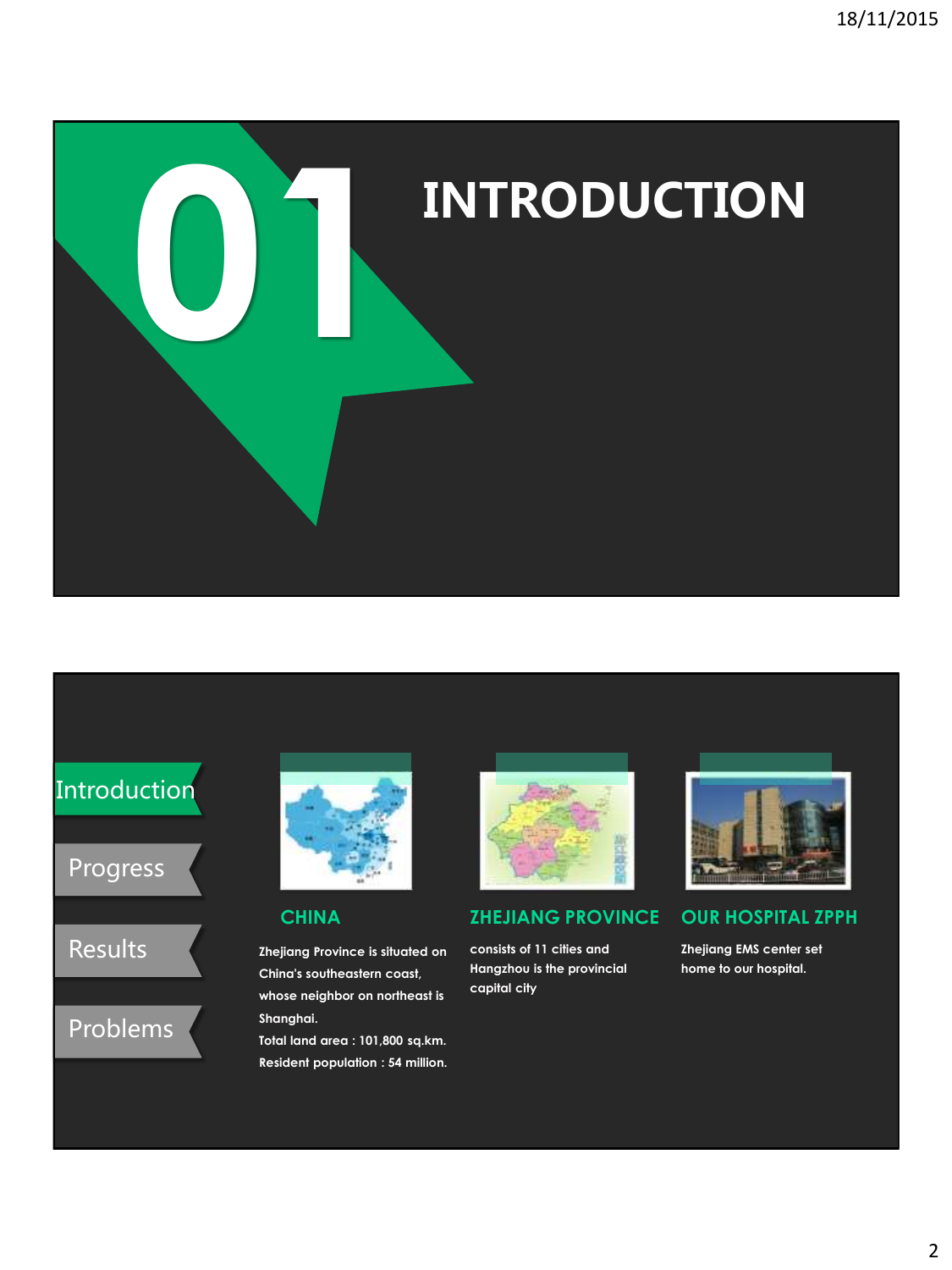

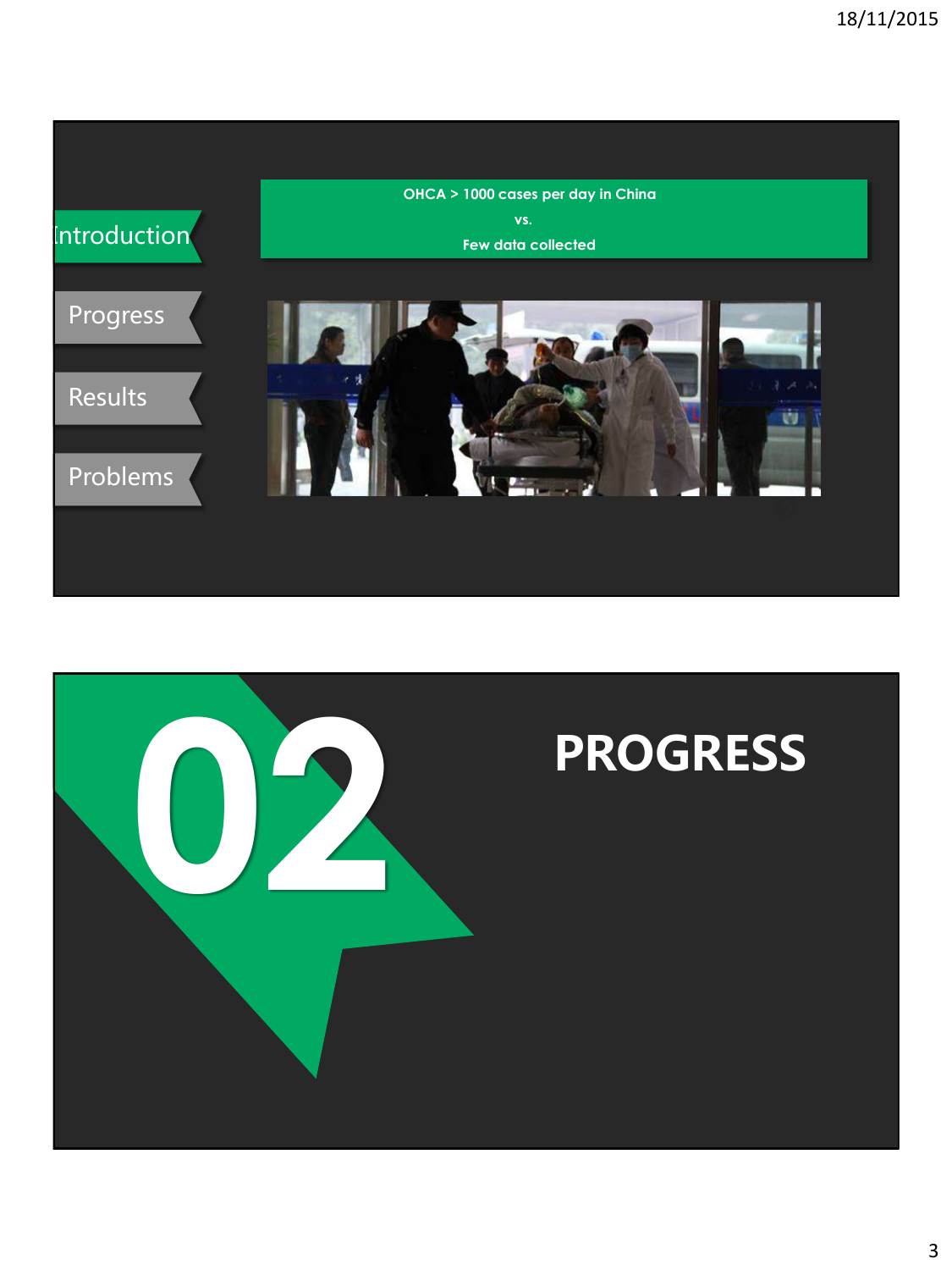

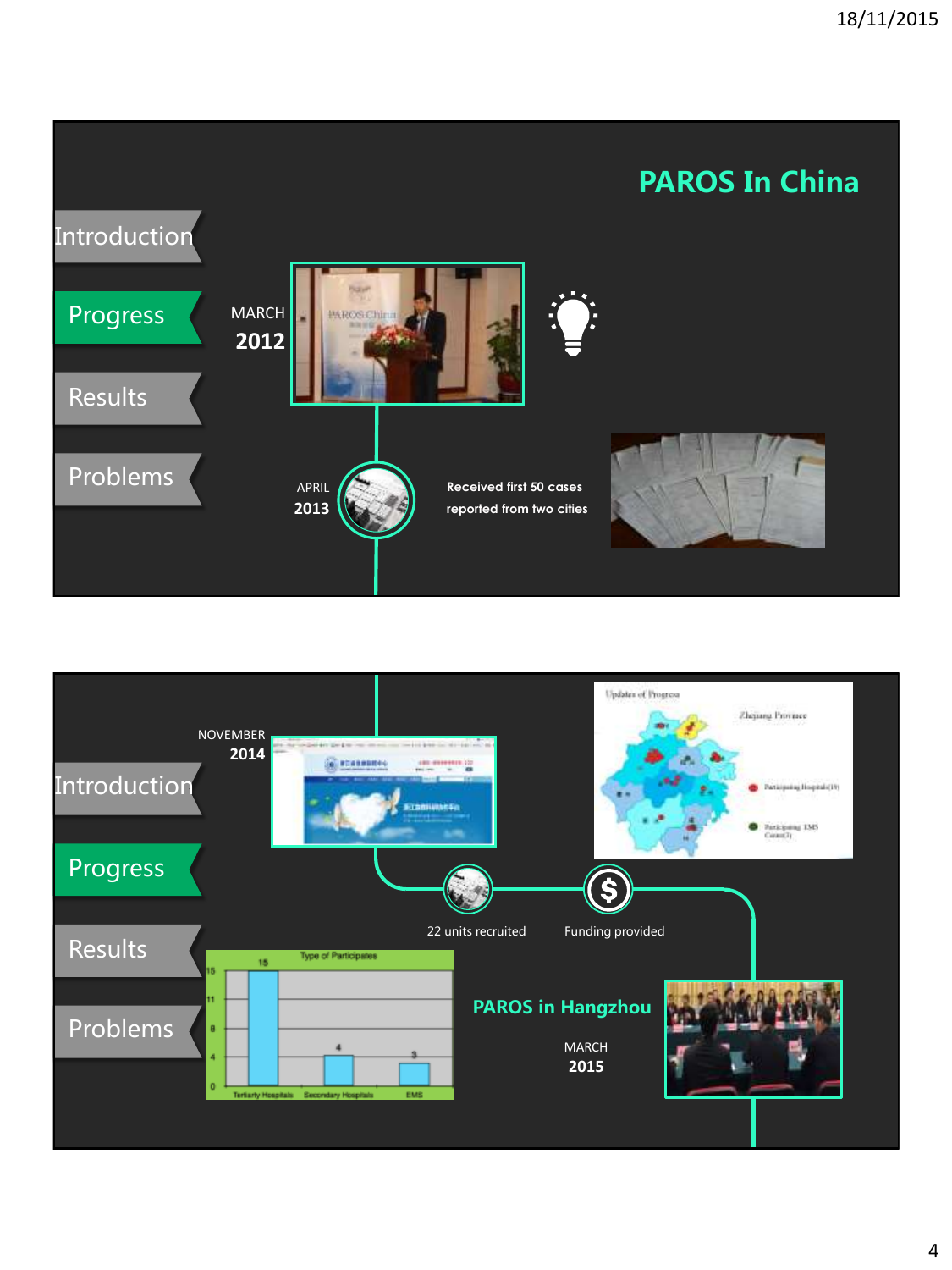



5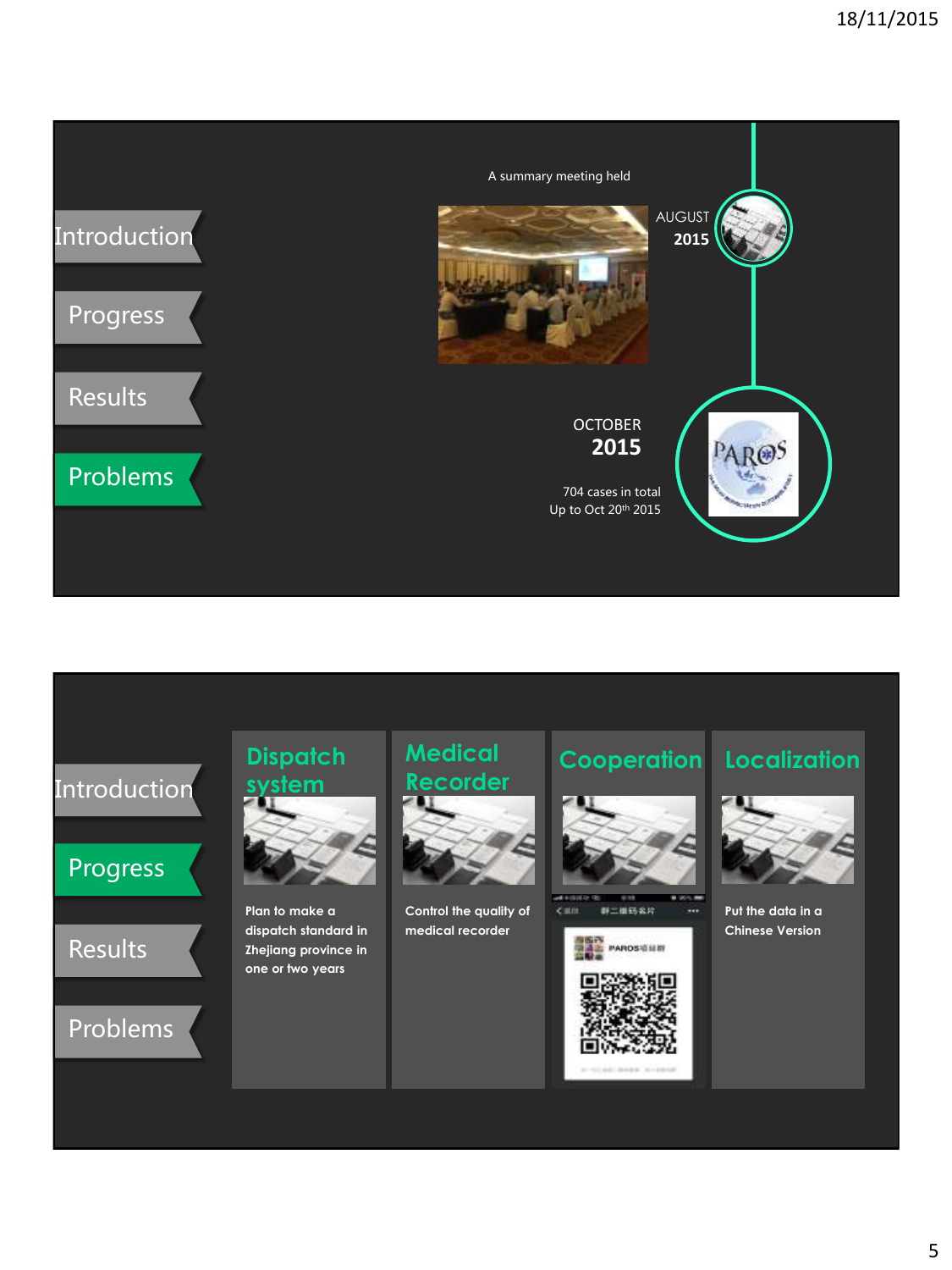

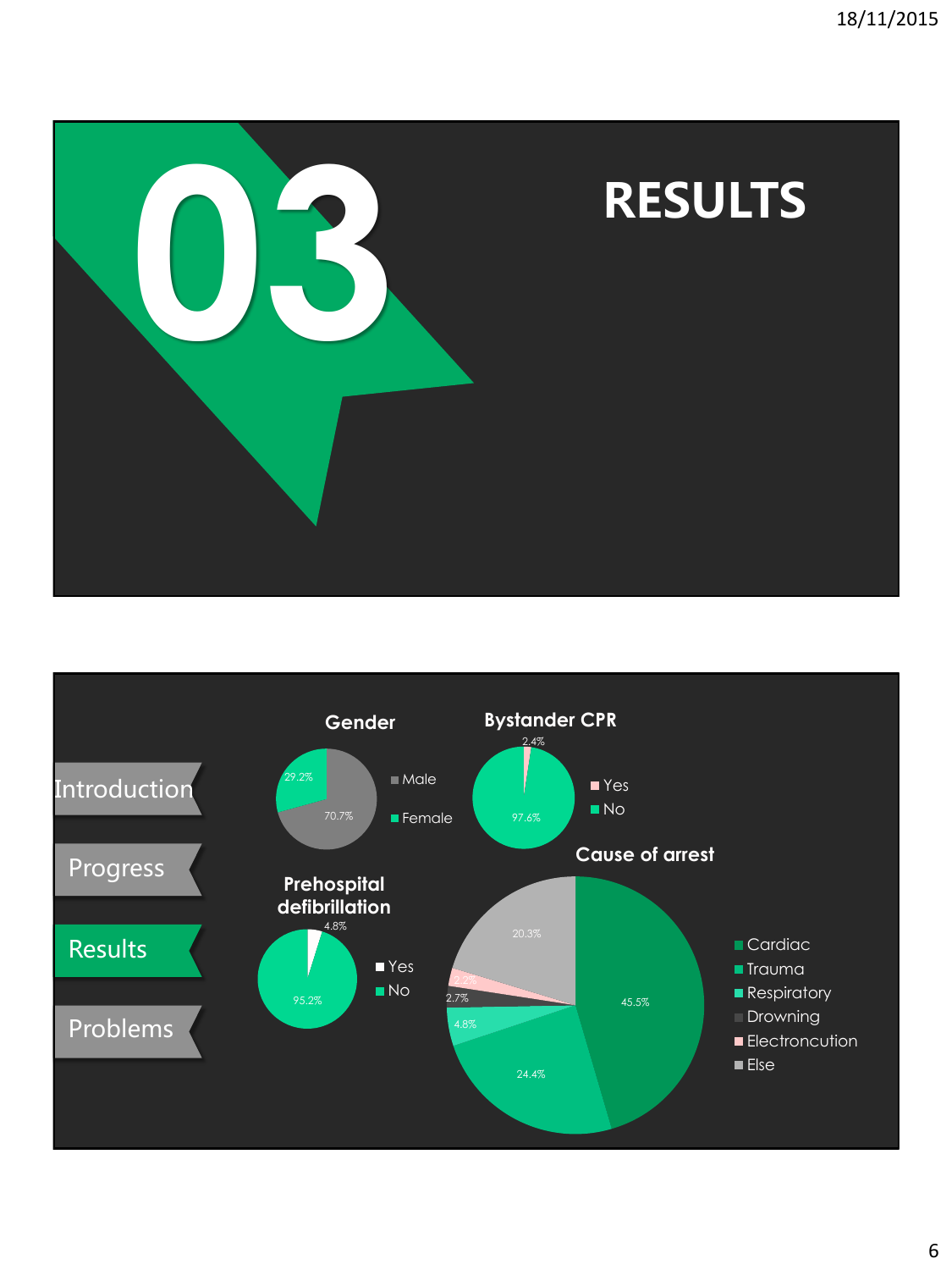

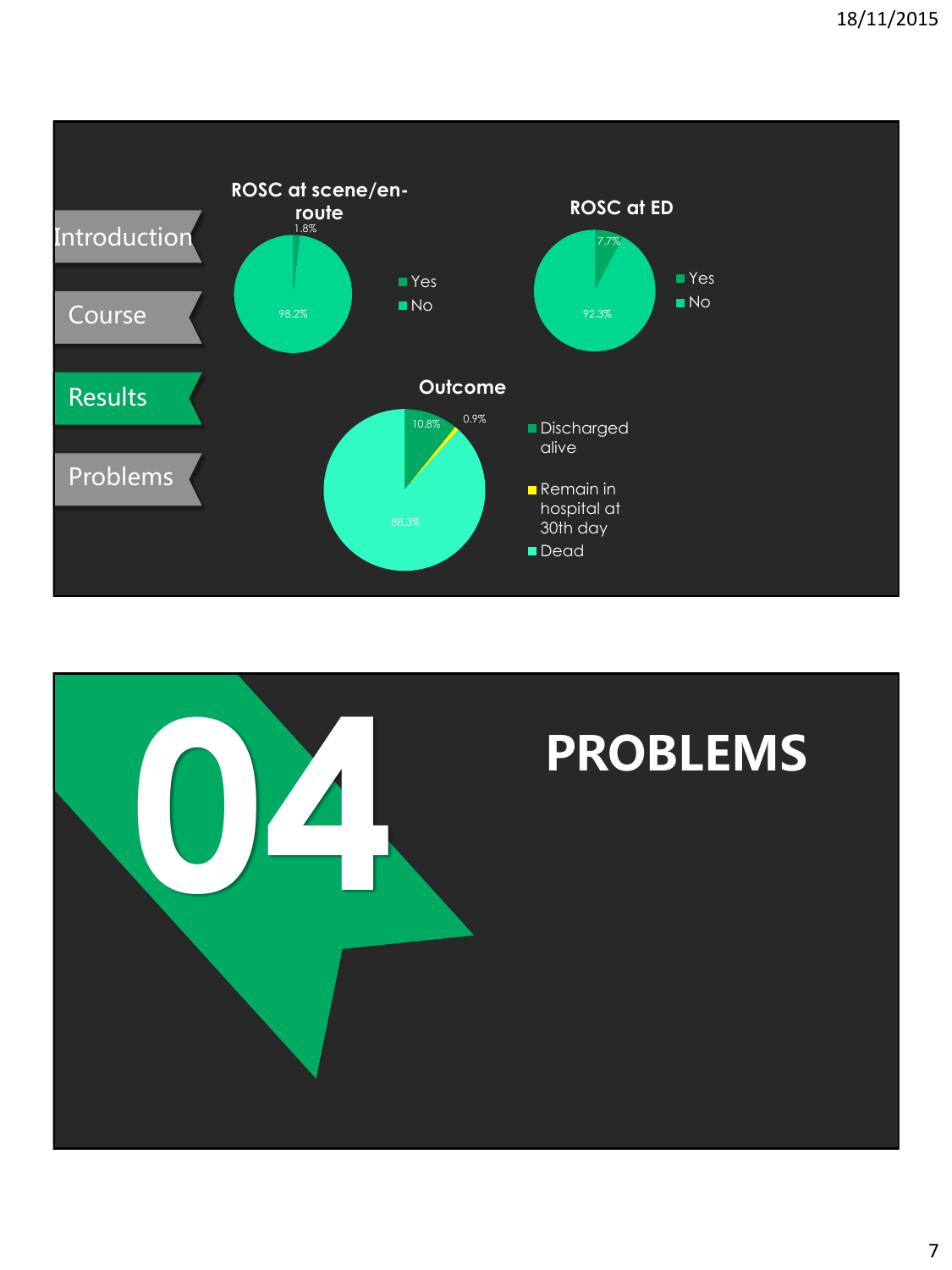# Introduction

# Progress

# Results

# Problems

-same this international FILED on Characters C Phone Arrelly E. Long. 1-1-1 Sylvania on live experiment when Cheesen Pelatricke p. date Baltimore Barbaran Bar ы

**Lack of enthusiasm Lack of communication and cooperation Lack of training**